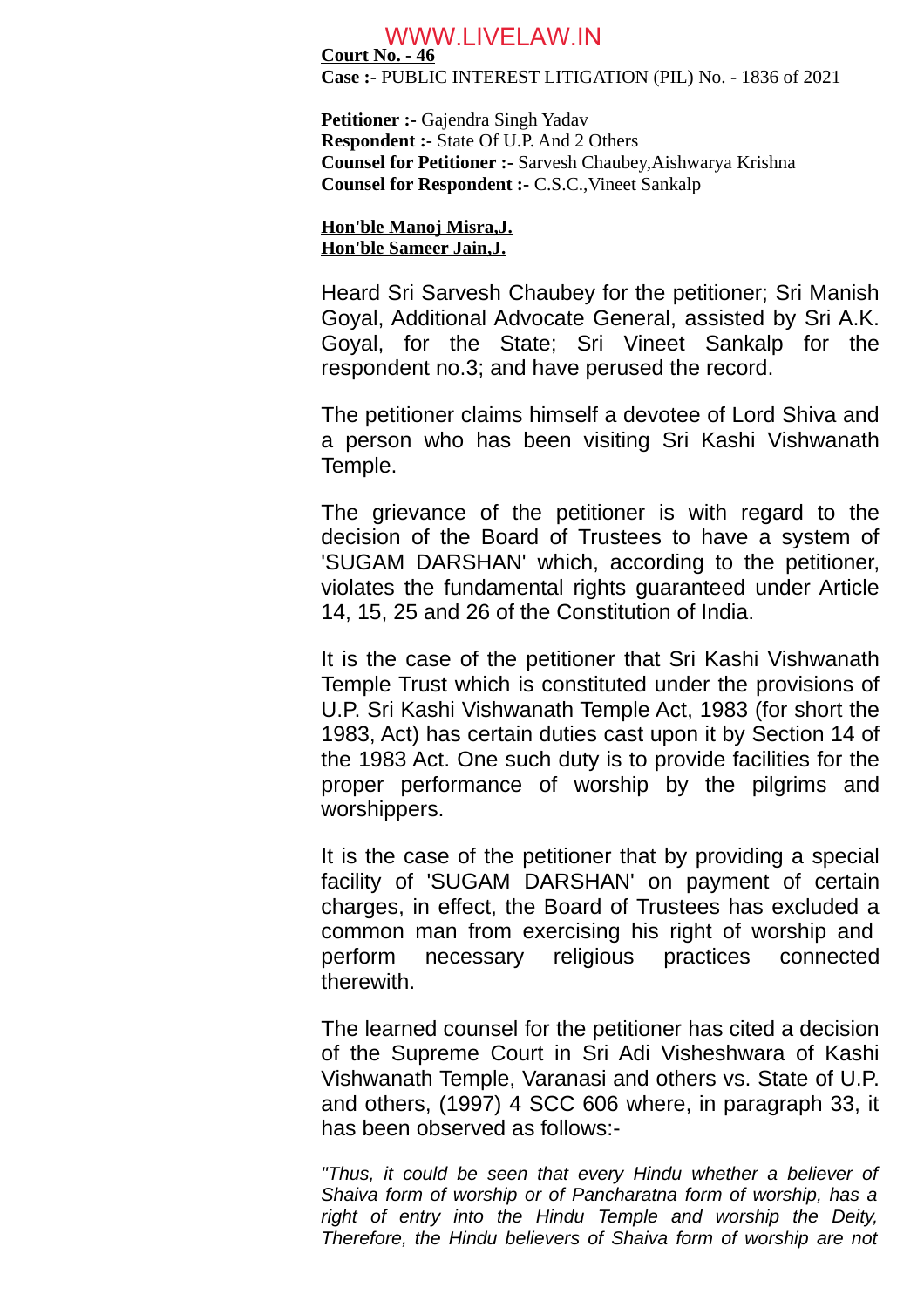## WWW.LIVELAW.IN

*denominational worshippers. They are part of the Hindu religious form of worship. The Act protects the right to perform worship, rituals or ceremonies in accordance with estab-lished custom and practices. Every Hindu has right to enter the Temple, touch Linga of Lord Sri Vishwanath and himself perform the worship. The State is required under the Act to protect the religious practices of Hindu form of worship of Lord Vishwanath, be it in any form, in accordance with Hindu Sastras, the customs or usage obtained in the temple; It is not restricted to any particular denomination or sect. Believers of Shaiva form of worship are not a denominational sect or section of Hindus but they are Hindus as such. They are entitled to the protection under Articles 25 and 26 of the Constitution. However, they are not entitled to the protection, in particular, of clauses (b) and (d) of Article 26 as a religious denomination in the matter of management, administration and governance of the temples under (he Act. The Act, therefore, is not ultra vires Articles 25 and 26 of the Constitution."*

By citing the aforesaid judgment, the learned counsel for the petitioner submits that the right to enter the temple, touch the Linga of Lord Sri Kashi Vishwanath Temple and personally perform pooja is an essential religious practice which needs to be protected and by creating a special facility of 'SUGAM DARSHAN' the performance of established religious practice mentioned above would be hampered and therefore the facility of 'SUGAM DARSHAN' voilates the fundamental rights of a citizen of India, the believer in Lord Shiva.

Sri Manish Goyal, who appears for the State and Sri Vineet Sankalp, who appears for the Board of Trustees, have invited our attention to section 15 of the 1983 Act wherein it is provided that Board shall exercise all such powers, as are necessary for or incidental to the performance of its duties and functions under the Act and in particular shall have power to fix fees for the performance of any worship, service, ritual, ceremony or religious observance in the Temple.

Sri Goyal submits that the validity of the 1983 Act has been upheld by the Apex Court in Sri Adi Visheshwara of Kashi Vishwanath Temple, Varanasi and others vs. State of U.P. (supra) and therefore, the power to fix fees for the performance of any worship, service, rituals, ceremony or religious observance in the Temple inheres in the Board of Trustees. The facility of 'SUGAM DARSHAN' has been provided not with a view to exclude common worshippers or to prevent them from performing essential religious practices but with a view to enable certain class of persons who by virtue of their physical disabilities or for other reasons are not in a position to stand in a queue to